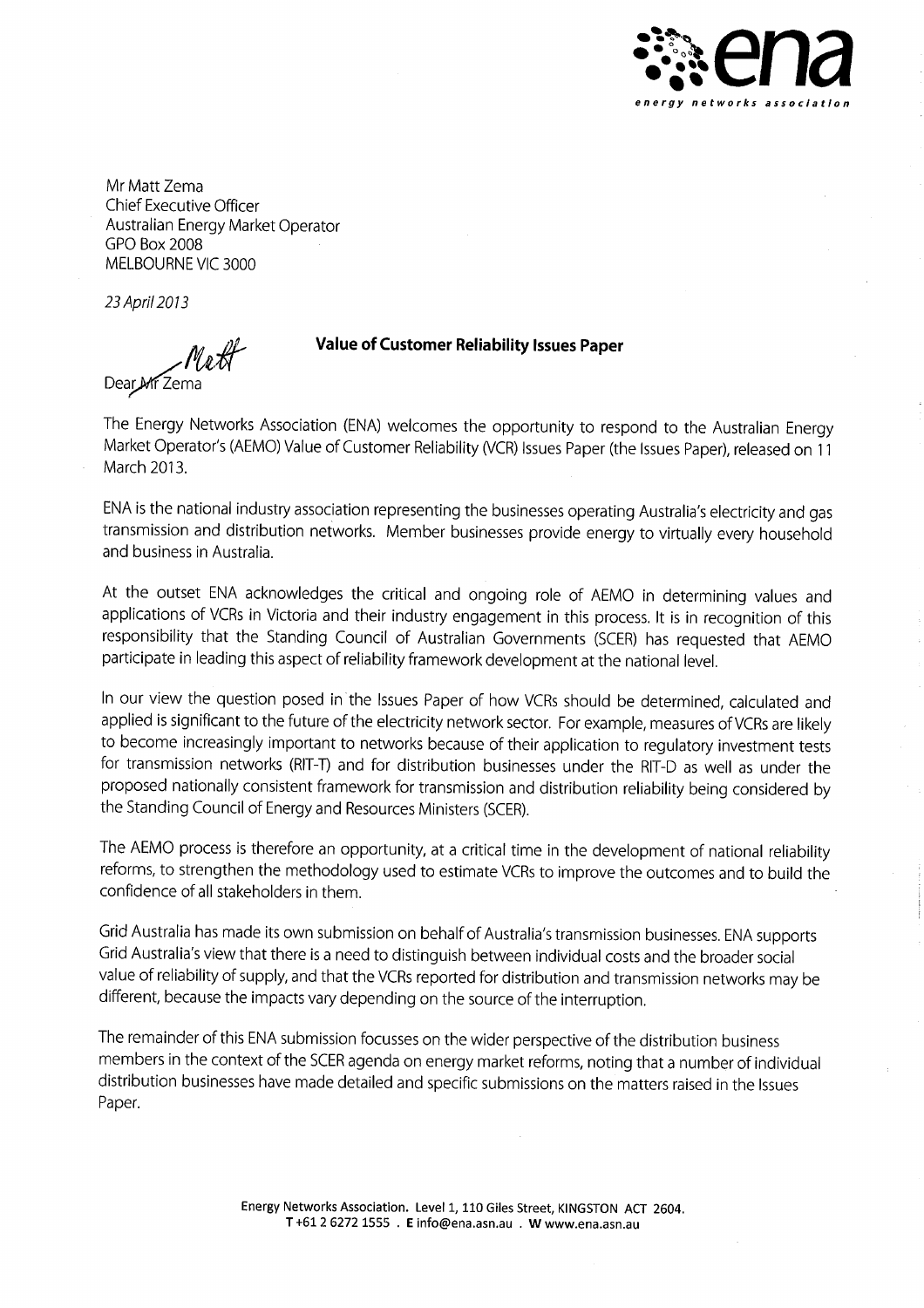# **ENA general position**

It is important for AEMO to consider whether its commitment to calculating new VCRs for the NEM by December 2013 completely aligns with the SCER directions and intentions arising from their December 2012 meeting. Under the terms of reference for the national review of distribution reliability, SCER has directed the Australian Energy Market Commission (AEMC), to work with AEMO and in consultation with jurisdictions to:

'develop an appropriate mechanism for measuring and updating the value customers place on reliability, which takes into account an appropriate range of customer types and geographical and demographic differences"<sup>1</sup> •

The tight timeframe imposed by AEMO to not only develop a mechanism but to calculate new VCRs, will, in ENA's view, work against achieving SCER's wider objective of determining a methodology that is appropriate now and into the future. Therefore, AEMO should consider the merits of deferring the calculation of any VCRs to beyond 2013.

Instead of the process in the Issues Paper, ENA requests that AEMO consider working through the SCER process together with the AEMC and in collaboration with state and territory jurisdictions and the transmission and distributions businesses. This process would develop a methodology for measuring and updating the VCRs alongside the development of SCER's proposed reforms for network reliability. The SCER directed process could also include consideration of the best approach for distribution businesses to meet the requirement under RIT-D to develop "reasonable forecasts of the value of electricity to consumers."

Over and above our concern with the Issues Paper process, there are specific matters relating to the methodology and measurement of VCRs that reinforce our view that a longer, more collaborative process than AEMO envisages is necessary to achieve SCER's objectives.

# **Methodology**

The measurement of VCRs can be subject both to uncertainty and measurement error, because VCR cannot be measured directly. The range of outcomes for past measures of regional VCRs shows considerable uncertainty, inconsistency over time and imprecision in the estimates. If greater reliance in decision making about networks in future is to be placed on the estimated values of VCR, it is important that these fundamental limitations are addressed.

The appropriate methodology for determining VCRs must be fit-for-purpose, recognising the weight that policy reforms and consumer expectations will place on robust and accurate VCRs.

To be fit-for-purpose the methodology must be able to be applied at different levels of disaggregation and to correspond to variations in experiences of different types of customers and local conditions. It could be the case that up to 16 VCRs (a 4x4 matrix of feeder types and customer sectors) across each of the distribution businesses will need to be estimated. Unless VCRs are sufficiently disaggregated (that is, there is a high level of granularity) the use of NEM wide or regional VCRs could significantly distort the pattern of network investment by distribution businesses with an adverse impact on reliability performance, and customers needs.

<sup>&</sup>lt;sup>1</sup> SCER, Terms of Reference to the AEMC, National Reliability Framework and Methodology, page 7